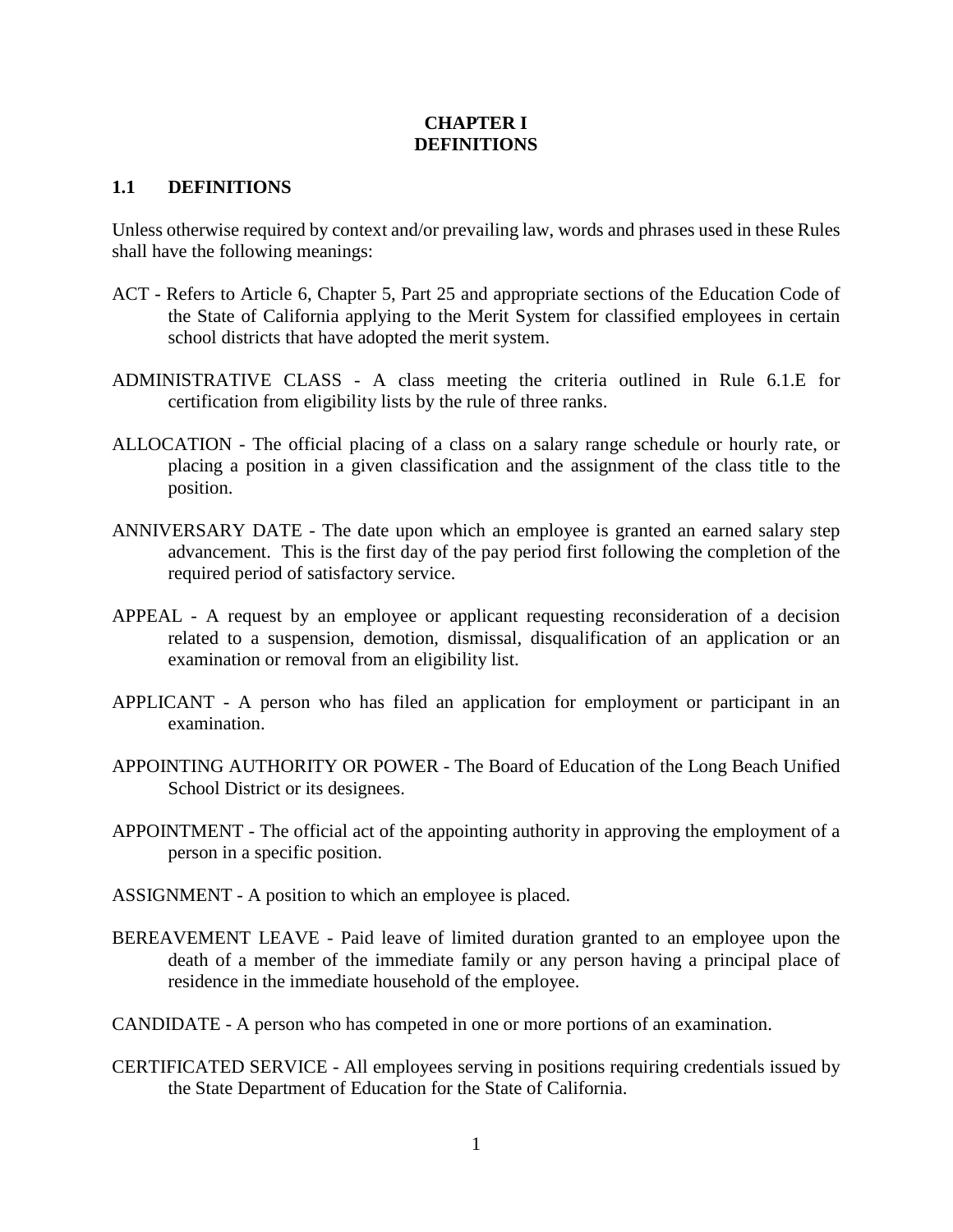- CERTIFICATION The submission of names of eligible candidates who may be legally appointed from an eligibility list or from some other source of eligibility to the appointing power or its authorized representative.
- CLASS/CLASSIFICATION A group of positions sufficiently similar in duties and responsibilities that the same descriptive title may be used to designate each position assigned to the class; substantially the same requirements of education, experience, knowledge and ability are demanded of incumbents; substantially the same tests of fitness may be used in choosing qualified appointees; and the same salary range may be applied with equity. Classification also refers to the act of placing a position in a class.
- CLASS SPECIFICATION A formal statement of the duties and responsibilities of the positions in the class, illustrated by typical tasks, and qualification requirements of the positions in the class, and distinguishing features of the class, if needed, and assigned a specific title.
- CLASSIFICATION STUDY The process of review which leads to a decision regarding such matters as the appropriateness of the allocation of a position to a class, title, etc.
- CLASSIFIED SERVICE All positions and employees in the District's service to which the merit system provisions of the California Education Code apply and which are not excepted by those provisions.
- COMMISSION An abbreviated term often used to refer to the Personnel Commission.
- CONTINUOUS EXAMINATION A method of recruiting applicants in which the last day for filing applications is not specified and examinations are conducted from time to time as the needs of the service require and as a sufficient number of applications are received to administer an exam.
- DAY any twenty four hour period beginning at midnight as follows:
	- 1. CALENDAR DAY Any numbered or named day of the week or month.
	- 2. WORK DAY, WORKING DAY, or DAY OF WORK A day on which an employee is authorized to be in regular work status on his/her assigned calendar. In some instances the work period constituting the work day of an employee, may cross over midnight and take place partially on two calendar days.
- DEMOTION A change in assignment of an employee from a position in one class to a position in another class with a lower maximum salary rate.

DISMISSAL (or DISCHARGE) - Separation from service for cause.

DISTRICT - The Long Beach Unified School District.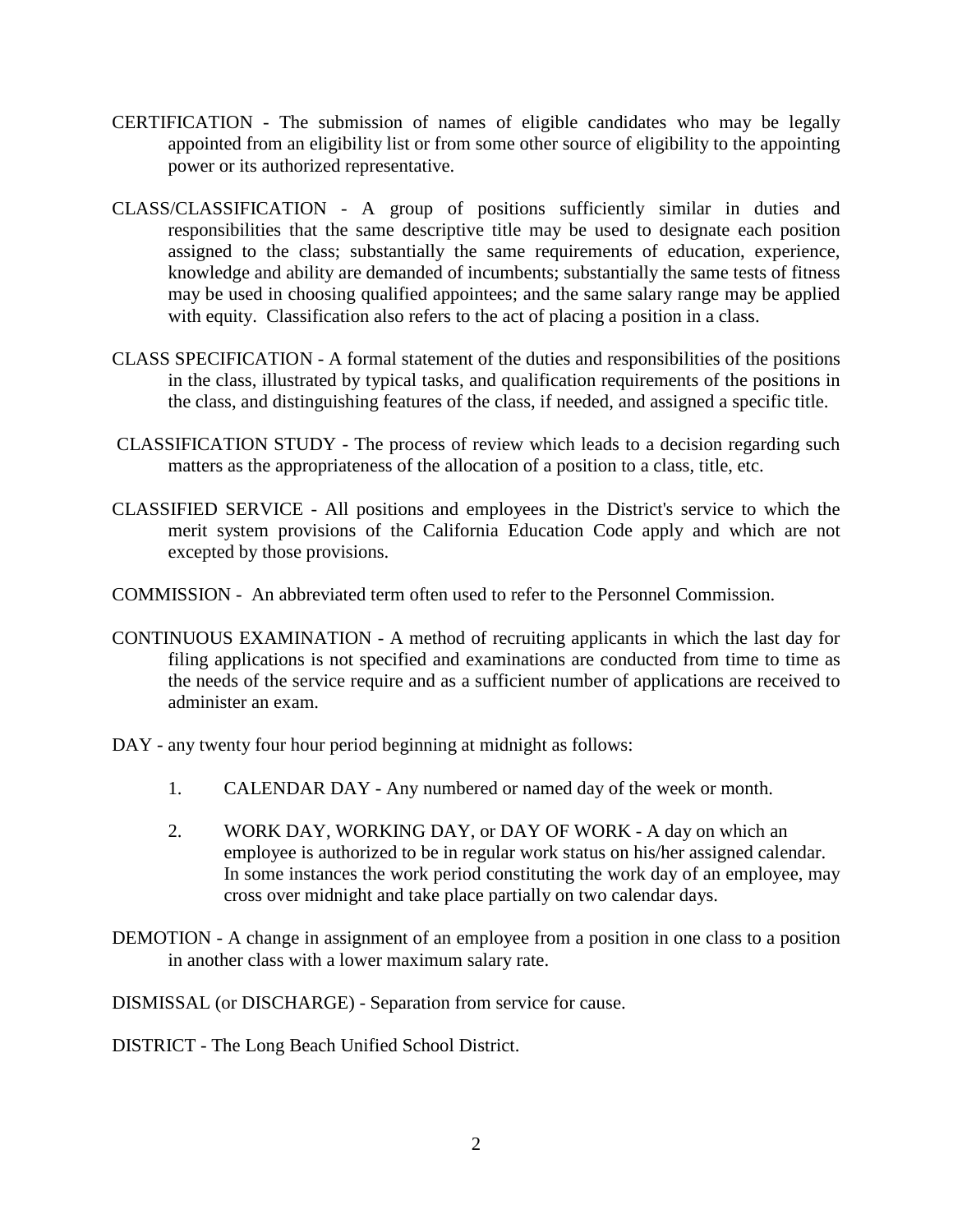- DUAL CERTIFICATION A procedure, which provides for simultaneous certification from an open eligibility list and a promotional eligibility list according to examination scores.
- DUTIES STATEMENT A listing of the specific duties assigned to a classification. Also known as a position description.
- ELIGIBLE A person whose name appears on a merit system eligibility list legally qualified to be appointed.
- ELIGIBILITY LIST A rank or unranked order of names of persons who have qualified in an examination for employment, or qualified through some other authorized process such as transfer, reinstatement, reemployment.
- EMERGENCY APPOINTMENTS An appointment made in accordance with Education Code 45290 for a period not to exceed 15 working days to prevent the stoppage of public business when persons on eligibility lists are not immediately available.
- EMPLOYEE A person who is legally an incumbent of a position, or who is on an authorized leave of absence.
- EXAMINATION The process of testing and evaluating the fitness and qualifications of applicants for a specific classification. It may be given on either or both an open or promotional basis and each examination are independent from any other.
- EXECUTIVE CLASS A class meeting the criteria outlined in Rule 6.1.E. for certification from eligibility lists by the rule of three ranks.
- EXHAUSTED LIST A list of eligibles from which it is impossible to fill a regular full-time or part-time vacancy. A list may be less than three ranks of eligible candidates remain on the list. A list may be exhausted for part-time positions, yet remain in effect for full-time positions or vice versa.
- FULL-TIME POSITION A position for which the assigned time, when computed on an hourly, daily, weekly, or monthly basis, is equal to or greater than 87-1/2% of the normally assigned time for the majority of employees in the classified service.

GOVERNING BOARD - The Board of Education of the Long Beach Unified School District.

- HEARING Formal review in the presence of the parties involved, of evidence in connection with an action affecting an employee, and concerning an appeal which the employee has filed.
- ILLNESS Any pronounced deviation from a normal, healthy state which makes it disadvantageous to the District and/or detrimental to the employee to be at work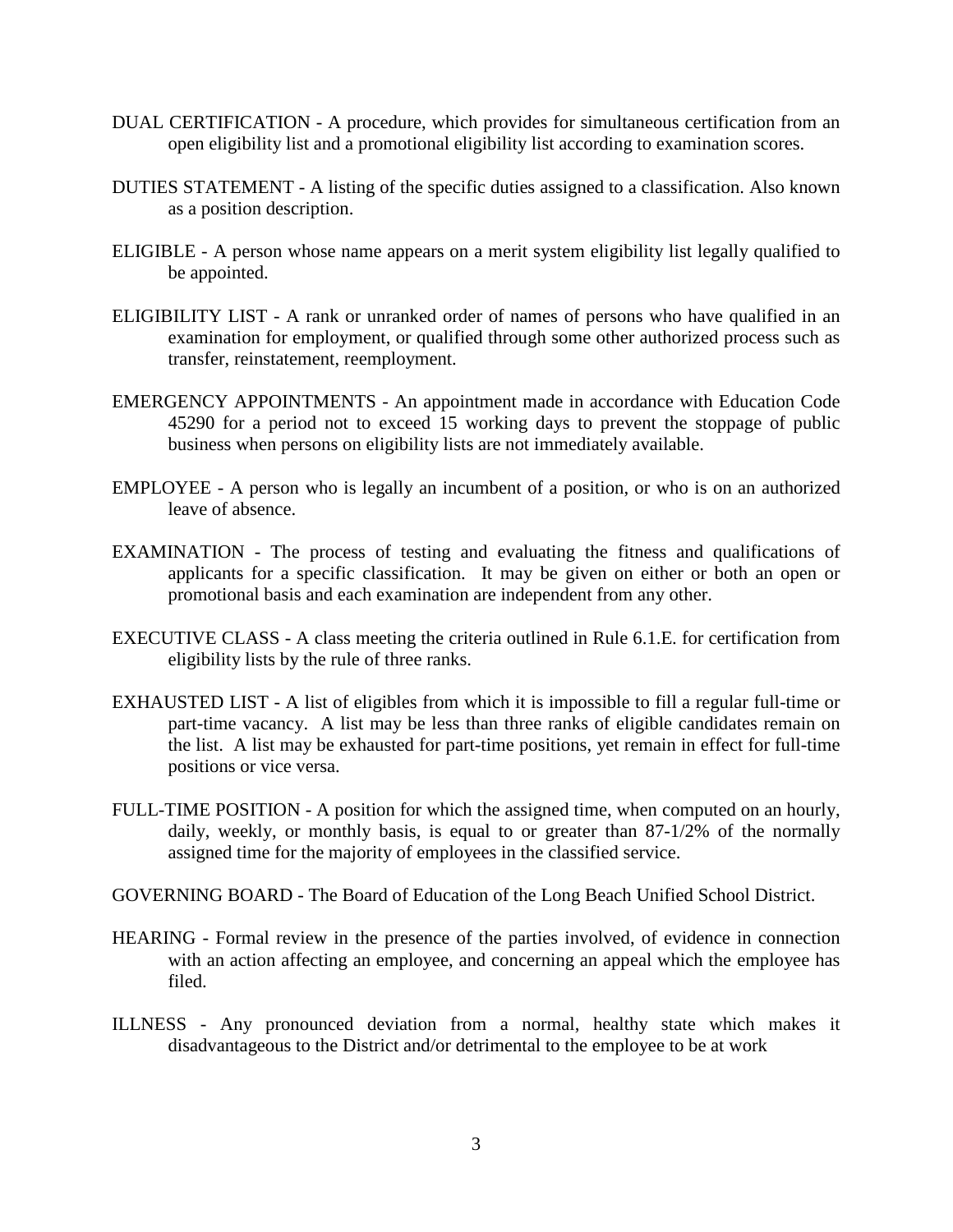- ILLNESS LEAVE Paid or unpaid leave given to an employee because of personal illness or injury. May also be used for short-term leaves for designated reasons of personal necessity.
- IMMEDIATE FAMILY Mother, father, grandmother, grandfather, child, or grandchild of the employee or the spouse of the employee, and the spouse, son-in-law, daughter-in-law, brother, brother-in-law, sister, sister-in-law, or any person having a principal place of residence in the immediate household of the employee.
- IMMEDIATE SUPERVISOR A person occupying a position in a higher classification who assigns, checks and/or supervises the work of a given employee.
- INDUSTRIAL ACCIDENT OR ILLNESS LEAVE Absence because of injury or illness which arose out of and in the course of employment with the District.
- INVESTIGATION A fact-finding procedure related to an appeal or a complaint. An investigation is less formal than a hearing.
- LAYOFF Separation from a permanent position, or a reduction in hours from a permanent position or assignment to a class or grade lower than that which the employee has permanent or probationary status because of lack of work, lack of funds, or because the position has been abolished or reclassified, or because an employee has exhausted all leave privileges after illness or accident.
- LEAVE OF ABSENCE An approved absence from duty, with or without pay, for a prescribed period of time from a class, but not necessarily from a specific position within the class.
- LIMITED TERM A term used in the California Education Code to designate employment for periods not to exceed six months, or employment during the authorized absence of a permanent employee.
- LIMITED TERM EMPLOYEE A person employed in a position established for a limited period not to exceed six months, or employed as a substitute during the authorized absence of a permanent employee, or serving in a provisional appointment.
- MILITARY LEAVE Authorized absence to engage in ordered military duty.
- NEWLY CLASSIFY A change in class assignment upward or downward as a result of a change in duties which did not occur by gradual accretion.
- OPEN EXAMINATION An examination in which any qualified applicant can compete.
- PART-TIME POSITION A position for which the assigned time, when computed on an hourly, daily, weekly, or monthly basis, is less than 87-1/2% of the normally assigned time of the majority of the employees in the classified service.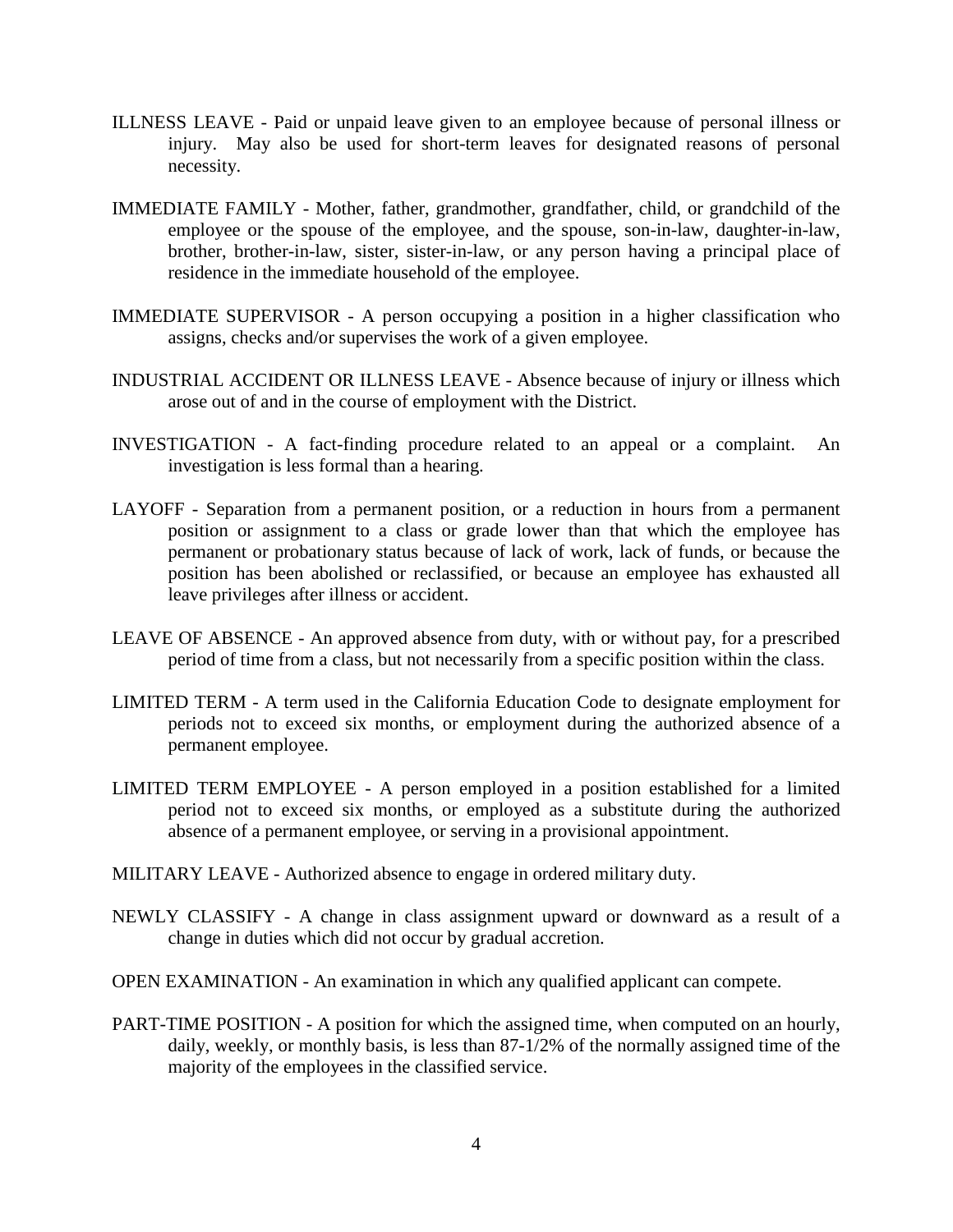## PAY PERIOD - One calendar month.

- PERMANENT EMPLOYEE An employee who has completed a probationary period of either 6 months or 130 days of paid regular service, whichever is longer, in the classified service. Classes designated as management or police are required to satisfactorily complete a probationary period of one year.
- PERMANENT POSITION A position established for an unlimited period of time, or for a fixed period in excess of six months.
- PERSONNEL COMMISSION RULES This phrase is used to refer to the official compilation of "The Rules and Regulations of the Classified Service" as adopted and published by the Personnel Commission. They may also be referred to as PC Rules, Classified Rules, The Rules, or similar shorter phrases when no ambiguity exists.
- PERSONAL NECESSITY LEAVE Leave which may be taken for reasons of personal necessity as specified in the Education Code and these rules. Such leave is charged to the employee's illness leave and is limited to seven days per fiscal year.
- POSITION A group of duties and responsibilities assigned by the Board of Education or its designee and requiring the full-time or part-time employment of one individual.
- PROBATIONARY PERIOD The six-month or 130 day period of service, whichever is longer, immediately following appointment to a permanent position from an eligibility list. Classes designated as management or police are required to satisfactorily complete a probationary period of one year.
- PROBATIONER An employee who is serving a probationary period.
- PROFESSIONAL CLASS A class meeting the criteria outlined in Rule 6.1.E. for certification from eligibility lists by the rule of three ranks.
- PROFESSIONAL EXPERT A person employed in a professional capacity for a specific limited-term project; such persons are excluded from the classified service.
- PROMOTION A change in the assignment of an employee from a position in one class to a position in another class with a higher maximum salary rate achieved through participation in an application and examination process.
- PROMOTIONAL LIST An eligibility list resulting from a promotional examination limited to qualified permanent employees of the District.
- PROTEST A formal declaration of disapproval or objection to a matter under the jurisdiction of the Commission usually with a request for some specified form of relief.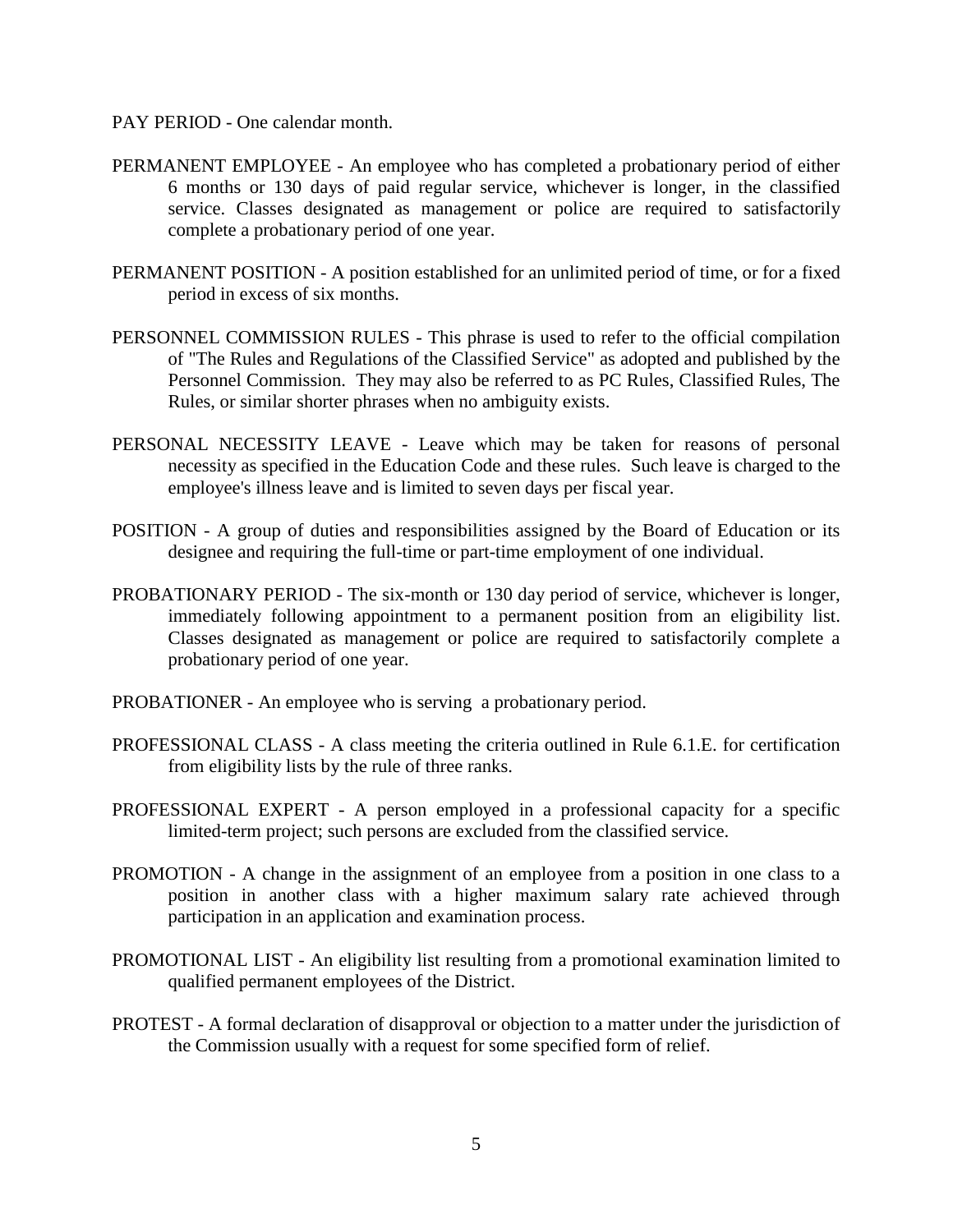- PROVISIONAL APPOINTMENT A limited term or temporary appointment made in the absence of an appropriate eligibility list and subject to prescribed time limits.
- PROVISIONAL EMPLOYEE A person employed under a provisional appointment while the examination process is being conducted.
- RANK A position on an eligibility list for the purpose of certification, wherein the eligible's final scores on the examination, after the addition of veteran's preference points and promotional credits as applicable, have been rounded to the nearest whole percent and all eligibles with the same score are accorded the same position on the list. Rule of three has a separate and different definition.
- REALLOCATION Movement of an entire class from one salary range or hourly rate to another salary range or hourly rate.
- RECLASSIFICATION A change in class assignment of a position upward or downward as a result of a change in duties by virtue of gradual accretion.
- REEMPLOYMENT Return to duty of an employee who has been laid off, reduced in hours or who has accepted an assignment at a lower salary range, from a regular position because of lack of work or lack of funds.
- REEMPLOYMENT LIST A list consisting of the names of employees laid off who are eligible for reemployment without re-examination in the classification from which they were laid off.
- REGULAR APPOINTMENT An appointment to a position of more than six months duration made from an eligibility list or from some other list of persons who are legally qualified.
- REGULAR EMPLOYEE A person who has probationary or permanent status in the classified service.
- REINSTATEMENT A reappointment after resignation within 39 months after the last day of paid service, without examination, to a position in one of the employee's former classes or in a related lower class. Also refers to a return to work after appeal from disciplinary action when so ordered by the Personnel Commission.
- REJECTION Refusing an applicant, candidate or eligible participation in an examination process, receiving certification on an eligibility list, or remaining on an eligibility list for reasons outlined in the Rules and Regulations of the Classified Service.
- RESIGNATION Voluntary termination of employment status by an employee.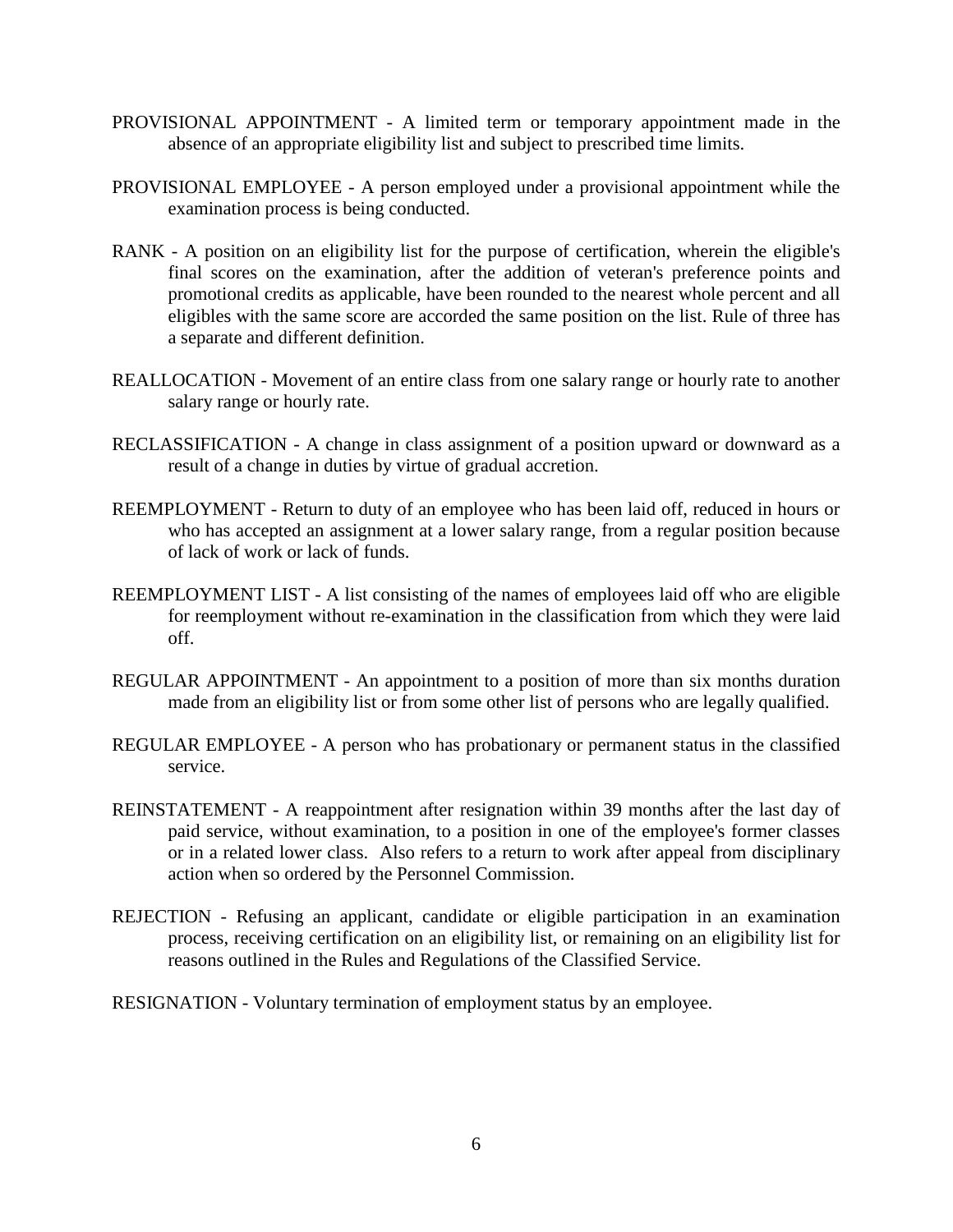- RESTRICTED When this designation is used the field of competition for any restricted position in a classification is limited to prospective new employees in:
	- A. Low income groups (Education Code 45105 or 45108) as specified by the Board of Education, or
	- B. Persons residing in specifically designated areas of the community (Education Code 45105 and 45108) as specified by the Board of Education, or
	- C. Mentally, physically, or developmentally disabled persons (Education Code 45259) as specified by the Board of Education. Specially funded classes, positions, and employment where competition is limited to persons in low income groups, from designated impoverished areas, and other criteria which restrict the privileges of all citizens to compete for employment.

A restricted designation limits the ability of potential workers in our community to apply and be considered for employment on an equal basis. It also limits some rights of the new employee who is selected to fill a restricted position unless, and until, other provisions of the Code relative to the classified service are met by the individual. (See Education Code 45105, 45108, or 45259 for relevant details.

- RULE OF THREE The scope of choice available to an appointing power in making a selection from an eligibility list; refers to selection from the first three ranks of eligibles ready and willing to be appointed to a specific position. Rule of three is often referred to as the top three ranks.
- SAFE DRIVING RECORD/STANDARD An acceptable safe driving record is defined as meeting all of the following criteria: (a) no more than three (3) moving violations within the past three years; (b) no more than one at fault accident within the past three years; (any accident shall be deemed at-fault absent sufficient proof of contrary, such as: a signed statement from a private insurance company, or a report from the Department of Motor Vehicles or other government agency); (c) no conviction for failure to report an accident within the past three years; (d) no conviction for driving under the influence, or driving while intoxicated, or reckless driving within the past five years.
- SALARY RANGE A series of specific consecutive salary steps that comprise the rates of pay for a classification.
- SALARY RATE A specific amount of money paid for a specified period of service.
- SALARY SCHEDULE The complete list of ranges, steps and rates established for the classified service.
- SALARY STEP A specified rate in a salary range. One of several consecutive rates that comprise a monthly salary range, or that comprise an hourly salary range.